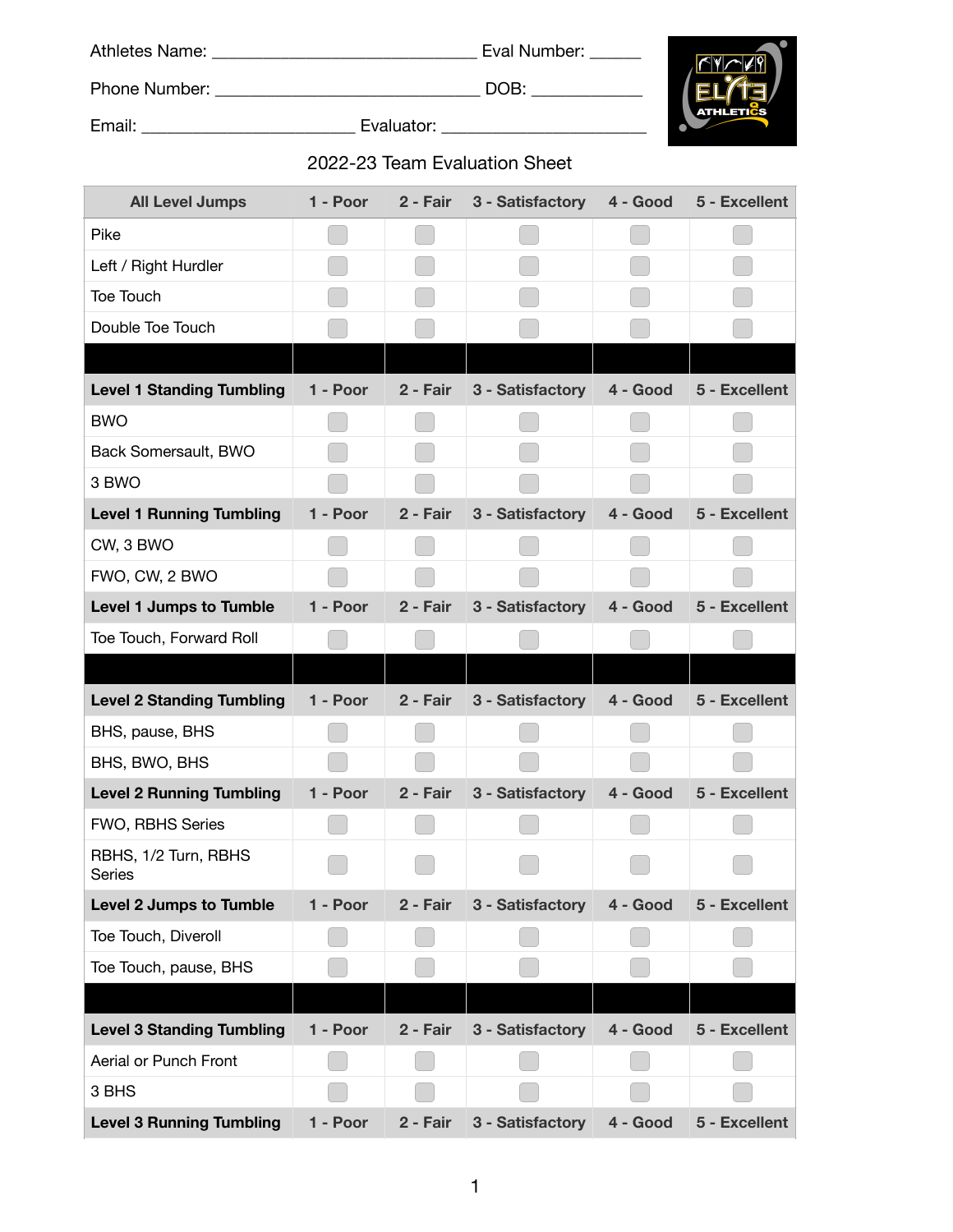| <b>All Level Jumps</b>                         | 1 - Poor | 2 - Fair | 3 - Satisfactory | 4 - Good | 5 - Excellent |
|------------------------------------------------|----------|----------|------------------|----------|---------------|
| RBHS, 1/2 Turn, RBHS<br><b>Tuck</b>            |          |          |                  |          |               |
| Aerial, chassè, RO or RBHS<br><b>Tuck</b>      |          |          |                  |          |               |
| Punch Front, hurdle, RO or<br><b>RBHS Tuck</b> |          |          |                  |          |               |
| <b>Level 3 Jumps to Tumble</b>                 | 1 - Poor | 2 - Fair | 3 - Satisfactory | 4 - Good | 5 - Excellent |
| Toe Touch, BHS                                 |          |          |                  |          |               |
| Toe Touch, BHS Series                          |          |          |                  |          |               |
|                                                |          |          |                  |          |               |
| <b>Level 4 Standing Tumbling</b>               | 1 - Poor | 2 - Fair | 3 - Satisfactory | 4 - Good | 5 - Excellent |
| <b>CW Tuck or Standing Tuck</b>                |          |          |                  |          |               |
| 1 BHS to Tuck                                  |          |          |                  |          |               |
| <b>Level 4 Running Tumbling</b>                | 1 - Poor | 2 - Fair | 3 - Satisfactory | 4 - Good | 5 - Excellent |
| Whip, BHS to Layout                            |          |          |                  |          |               |
| Punch Front S/O through to<br>Layout           |          |          |                  |          |               |
| Flyspring through to Layout                    |          |          |                  |          |               |
| <b>Level 4 Jumps to Tumble</b>                 | 1 - Poor | 2 - Fair | 3 - Satisfactory | 4 - Good | 5 - Excellent |
| Toe Touch 1 BHS to Tuck                        |          |          |                  |          |               |
| Toe Touch 1 BHS to Layout                      |          |          |                  |          |               |
| <b>Level 5 Standing Tumbling</b>               | 1 - Poor | 2 - Fair | 3 - Satisfactory | 4 - Good | 5 - Excellent |
| Tuck, 2 BHS to Layout                          |          |          |                  |          |               |
| 2 BHS to Whip, Tuck                            |          |          |                  |          |               |
| 2 BHS to Layout                                |          |          |                  |          |               |
| <b>Level 5 Running Tumbling</b>                | 1 - Poor | 2 - Fair | 3 - Satisfactory | 4 - Good | 5 - Excellent |
| <b>RBHS Full</b>                               |          |          |                  |          |               |
| Punch Front S/O through to<br><b>RBHS Full</b> |          |          |                  |          |               |
| Whip to BHS Full                               |          |          |                  |          |               |
| <b>Level 5 Jumps to Tumble</b>                 | 1 - Poor | 2 - Fair | 3 - Satisfactory | 4 - Good | 5 - Excellent |
| Toe Touch Tuck                                 |          |          |                  |          |               |
| Toe Touch BHS Layout                           |          |          |                  |          |               |
|                                                |          |          |                  |          |               |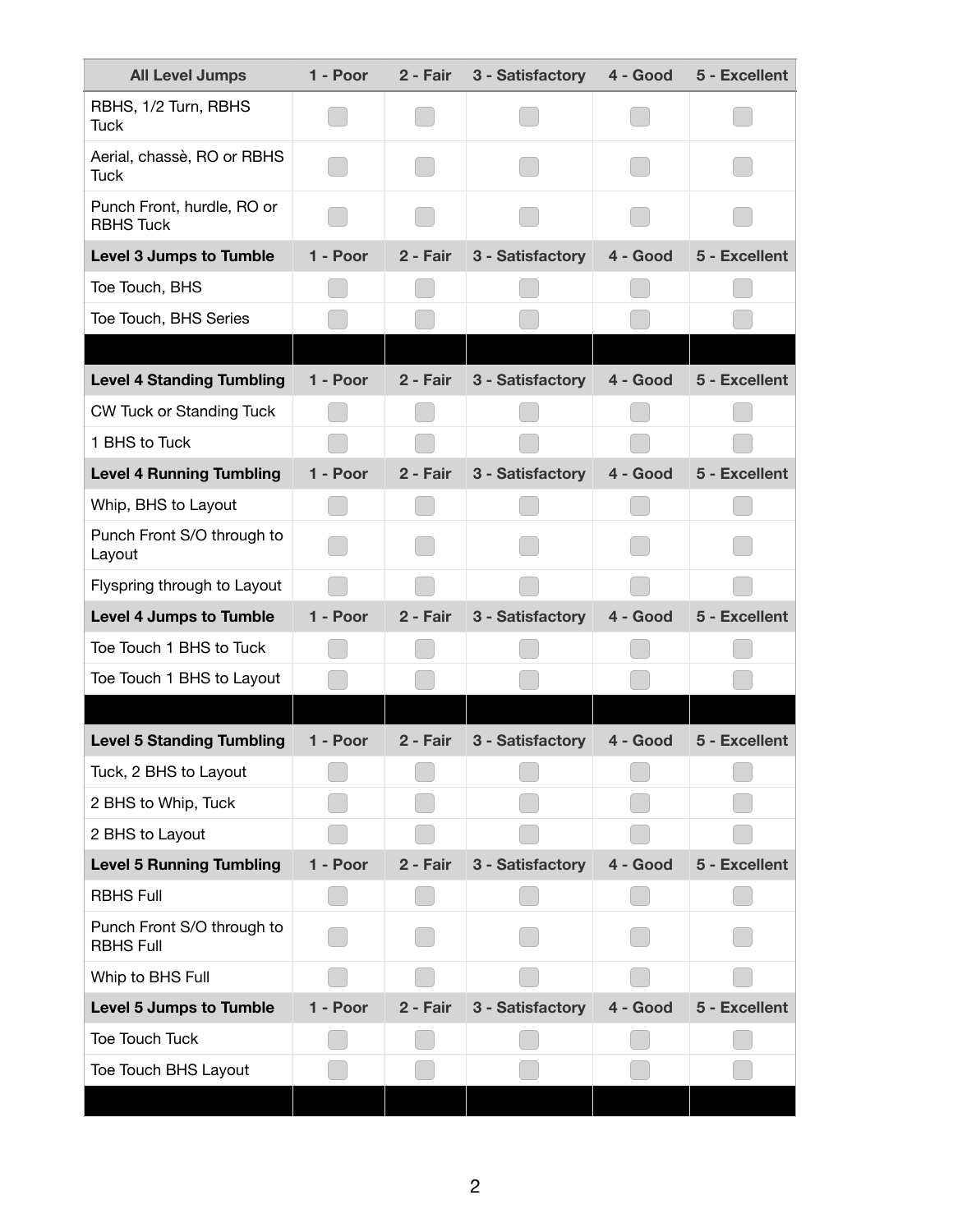| <b>All Level Jumps</b>                                                            | 1 - Poor | 2 - Fair           | 3 - Satisfactory | 4 - Good | 5 - Excellent |
|-----------------------------------------------------------------------------------|----------|--------------------|------------------|----------|---------------|
| <b>Level 6 Standing Tumbling</b><br>*Previously known as<br><b>Level 5 Worlds</b> | 1 - Poor | 2 - Fair           | 3 - Satisfactory | 4 - Good | 5 - Excellent |
| <b>CW Full</b>                                                                    |          |                    |                  |          |               |
| <b>Standing Full</b>                                                              |          |                    |                  |          |               |
| 1 BHS Full                                                                        |          |                    |                  |          |               |
| 2 BHS Full                                                                        |          |                    |                  |          |               |
| 2 BHS Double                                                                      |          |                    |                  |          |               |
| <b>Level 6 Running Tumbling</b>                                                   | 1 - Poor | 2 - Fair           | 3 - Satisfactory | 4 - Good | 5 - Excellent |
| Specialty to Full                                                                 |          |                    |                  |          |               |
| Specialty to Double                                                               |          |                    |                  |          |               |
| <b>Level 6 Jumps to Tumble</b>                                                    | 1 - Poor | 2 - Fair           | 3 - Satisfactory | 4 - Good | 5 - Excellent |
| <b>Toe Touch Full</b>                                                             |          |                    |                  |          |               |
| Toe Touch 2 BHS Double                                                            |          |                    |                  |          |               |
|                                                                                   |          |                    |                  |          |               |
| <b>Flyer Positions</b>                                                            | 1 - Poor | 2 - Fair           | 3 - Satisfactory | 4 - Good | 5 - Excellent |
| <b>Heal Stretch</b>                                                               |          |                    |                  |          |               |
| Scorpion                                                                          |          |                    |                  |          |               |
| Arabesque                                                                         |          |                    |                  |          |               |
| <b>Bow</b>                                                                        |          |                    |                  |          |               |
| Scale                                                                             |          |                    |                  |          |               |
| Needle                                                                            |          |                    |                  |          |               |
| Pin                                                                               |          |                    |                  |          |               |
| <b>Stunting Positions</b>                                                         | Level 1  | Level <sub>2</sub> | Level 3          | Level 4  | Level 5/6     |
| Main Base                                                                         |          |                    |                  |          |               |
| Secondary Base                                                                    |          |                    |                  |          |               |
| Backspot                                                                          |          |                    |                  |          |               |

Additional Comments:

Team 1: \_\_\_\_\_\_\_\_\_\_\_\_\_\_\_\_\_\_\_\_\_\_\_\_\_\_\_\_\_\_\_\_

Team 2 (optional): \_\_\_\_\_\_\_\_\_\_\_\_\_\_\_\_\_\_\_\_\_\_\_\_\_\_\_\_\_\_\_\_

\_\_\_\_\_\_\_\_\_\_\_\_\_\_\_\_\_\_\_\_\_\_\_\_\_\_\_\_\_\_\_\_\_\_\_\_\_\_\_\_\_\_\_\_\_\_\_\_\_\_\_\_\_\_\_\_\_\_\_\_\_\_\_\_\_\_\_\_\_\_\_\_\_\_\_\_\_\_\_\_\_

\_\_\_\_\_\_\_\_\_\_\_\_\_\_\_\_\_\_\_\_\_\_\_\_\_\_\_\_\_\_\_\_\_\_\_\_\_\_\_\_\_\_\_\_\_\_\_\_\_\_\_\_\_\_\_\_\_\_\_\_\_\_\_\_\_\_\_\_\_\_\_\_\_\_\_\_\_\_\_\_\_